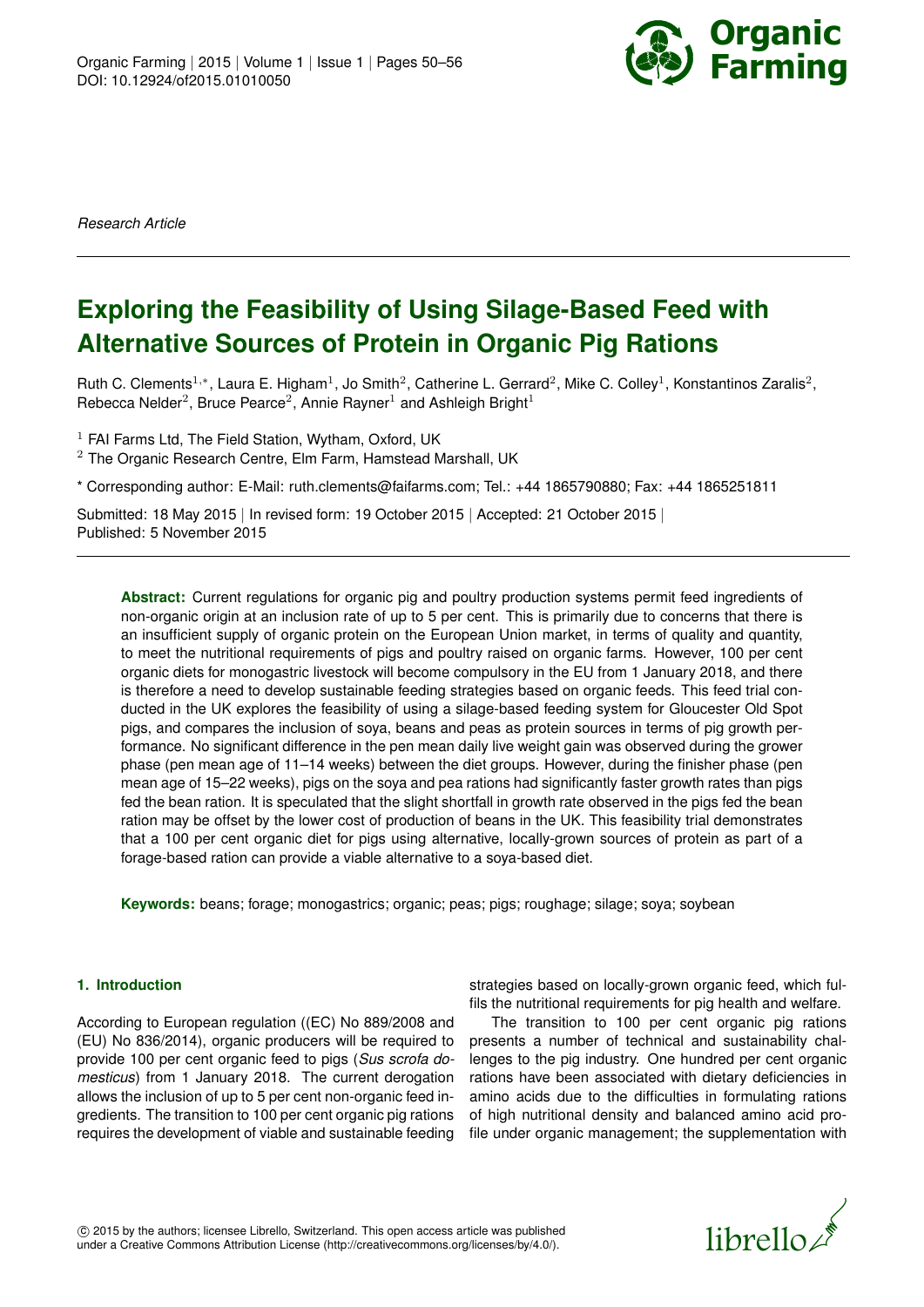synthetic amino acids or those manufactured in a fermentation process is prohibited in organic systems; there is a ban on feeding certain animal by-products; and there is substantial variation in the feeding value of home-grown forage and protein crops [\[1\]](#page-5-0). Soybean meal provides a highly digestible and amino acid-rich source of protein in monogastric rations [\[2\]](#page-5-1); however, it is not widely grown in Europe and imported soya is associated with negative environmental and social impacts. For example, the expansion of soybean production in countries such as Brazil, which has seen an increase in production by 357 per cent between 1990 and 2011 [\[3\]](#page-5-2), has resulted in the loss of natural ecosystems and threats to biodiversity [\[4\]](#page-5-3). The requirement for land has also displaced smallholder farmers to make way for larger farms [\[4,](#page-5-3)[5\]](#page-5-4). European-grown alternative protein sources such as lupin (*Lupinus albus, L. luteus, L. angustifolius*) and naked oats (*Avena nuda*) are available, but only partially fulfil the requirement for the essential amino acid methionine of growing pigs [\[6\]](#page-5-5). In addition, the provision of sufficient methionine and lysine in alternative protein sources is often accompanied by the over-supply of total protein, with the associated negative environmental effects of nitrogen excretion and emission of greenhouse gases, and the adverse impacts of high dietary contents of protein and anti-nutritional factors on piglet health [\[1,](#page-5-0)[7\]](#page-6-1).

In light of these numerous challenges and with feed accounting for up to 65 per cent of conventional pig production costs in England [\[8\]](#page-6-2), a sustainable solution to organic pig nutrition is required, with equal consideration of the economic, environmental and ethical impacts (the '3Es') [\[9\]](#page-6-3).

It is widely understood that herbage has the potential to make an important contribution to pig nutrition [\[10,](#page-6-4)[11\]](#page-6-5), and could play a greater role in organic pig production. Pigs are naturally opportunistic foragers and omnivores. The intestinal microbiome of the porcine hindgut can digest cellulosic, fibrous feed and accounts for 48 per cent of the pig's fermentative capacity [\[12\]](#page-6-6), enabling them to digest a variety of other foodstuffs including plant materials such as grass. Notwithstanding the limitations of including forages as dietary components, in terms of reducing digestibility and energy availability from the overall ration [\[13\]](#page-6-7), herbage can make a valuable contribution to nutrition at all stages of pig development. It offers a source of minerals and vitamins, enhances feed intake, and supports gut health by reducing the risk of gastric ulceration associated with grain-based feeds [\[14–](#page-6-8)[16\]](#page-6-9). The provision of forage can support positive gut colonisation, which inhibits pathogenic microbes [\[16\]](#page-6-9), and Danielsen et al. [\[17\]](#page-6-10) found a tendency towards improved feed utilisation when clover grass was included in concentrate-based rations for finishing pigs.

Herbage-based diets facilitate foraging behaviours that engage pigs in the natural activities of searching for food, rooting and chewing for two thirds of their time [\[18\]](#page-6-11). This also fulfils EU legislation to provide pigs with access to manipulable materials. According to Studnitz et al. [\[19\]](#page-6-12), "exploratory behaviour in pigs is best stimulated by materials that are complex, changeable, destructible, manipulable, and contain sparsely distributed edible parts". FAI Farms has utilised a home-grown silage-based ration in its strawyard pig production system for over 10 years, and high levels of natural foraging behaviours and minimal aggression such as tail-biting behaviours have been observed (Anna Wharton, University of Oxford, Oxford, UK. Conversation with Laura Higham, 27 January 2015.). This natural foraging behaviour and reduced aggression has removed the need for tail docking in this herd.

The present feasibility study compared the growth performance of grower-finisher pigs, fed on a novel silagebased diet with soya as the protein source, to that of grower-finisher pigs fed on two different silage-based diets that contained either field beans (*Vicia faba*) or peas (*Pisum sativum*) as replacement of the soya protein source. The protein sources were compared in a practical farm setting on an 'as-fed' fresh weight basis. The stomach mucosae of a sample of pigs at slaughter were also assessed to explore the effect of silage-based rations on gastric health. The current study was conducted in the UK as part of project 'The Improved Contribution of local feed to support 100 per cent Organic feed supply to Pigs and Poultry' (ICOPP) [\[20,](#page-6-13)[21\]](#page-6-14).

## **2. Materials and Methods**

A two-part controlled feeding trial was conducted at FAI Farms in Oxford, UK, from August to November 2012 ('summer trial') and from February to May 2014 ('winter trial').

#### *2.1. Animals and Experimental Design*

Forty-six and fifty-six home-reared Gloucester Old Spot weaner gilts and entire boars entered the summer and winter trials, respectively. Gloucester Old Spot pigs are a traditional English breed [\[22\]](#page-6-15), and are relevant to organic pig production in the UK. This breed of pig has been utilised in FAI's home-reared, closed herd for ten years, thus offering pigs of a known high health status to this study. Pigs were sex segregated and randomly assigned to one of three groups using a blocked randomisation list [\[23\]](#page-6-16) (refer to Table [1\)](#page-2-0). The control treatment groups, consisting of one male and one female pen in each of the summer and winter trials, received a daily ad-lib total mixed ration (TMR) comprising home-grown lucerne silage chopped to a length of 5–8 cm using a Kennan mixer wagon (Richard Kennan UK Ltd, Warwickshire, UK), home-grown rolled barley, minerals and soybean meal. The two treatment groups, each consisting of one male and one female pen in each of the summer and winter trials, received a daily adlib TMR composed of home-grown lucerne silage chopped to a length of 5–8 cm using a Kennan mixer wagon, homegrown rolled barley, minerals and milled field beans (*Vicia faba*; group 1) or milled peas (*Pisum sativum*; group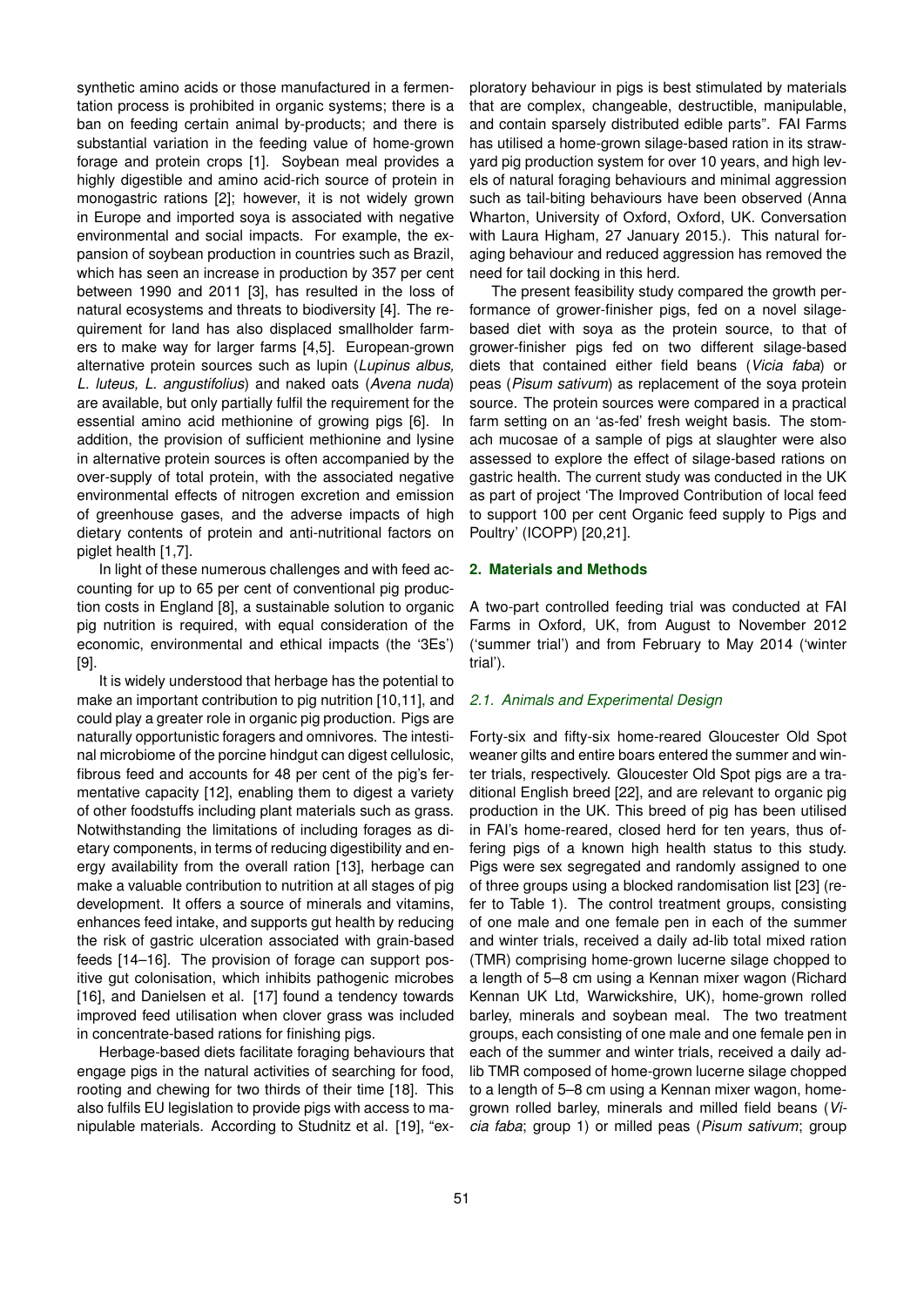<span id="page-2-0"></span>**Table 1.** Arrangement of pens as part of the feed trial to compare silage-based rations including different protein sources (diet).

| Trial  | Pen number | Diet  | Sex    | Number of pigs |
|--------|------------|-------|--------|----------------|
| Summer | 1          | Soya  | Male   | 7              |
|        | 2          |       | Female | 8              |
|        | 3          | Beans | Male   | 8              |
|        | 4          |       | Female | 8              |
|        | 5          | Peas  | Male   | 7              |
|        | 6          |       | Female | 8              |
| Winter | 1          | Soya  | Male   | 8              |
|        | 2          |       | Female | 9              |
|        | 3          | Beans | Male   | 8              |
|        | 4          |       | Female | 11             |
|        | 5          | Peas  | Male   | 9              |
|        | 6          |       | Female | 11             |

2). The proportions by fresh weight of the lucerne silage, barley, minerals and the protein source comprising the diets were equal across all three treatment groups and remained constant throughout the trial period, as shown in Table [2.](#page-2-1) Diets were formulated as such to meet the nutritional requirements of pigs according to Whittemore et al. [\[24\]](#page-6-17) (Table [3\)](#page-2-2) as closely as possible in all three diets.

(35.7  $m^2$  in area), with woodchip-straw bedding in the rear third of the pens and concrete floors to facilitate floor feeding. Water was continuously available from three drinking valves in the front of the pen. Temperature was not controlled, although the pens were sheltered from rain and wind. All piglets recruited into the trial were home-reared with access to the same forage-based diet in family pens from two weeks of age. Mean pen age at recruitment into the trial ranged from eight to ten weeks.

The pigs were housed in groups of between seven and eleven, in indoor straw yards of dimensions 8.3 m  $\times$  4.3 m

<span id="page-2-1"></span>**Table 2.** Percentages of feed ingredients comprising the total mixed ration (TMR) by weight, as fed, used for three groups of pigs as part of the feed trial.

| Treatment group | Protein source | Percentage of feed ingredients in TMR by weight (%) |               |          |                |       |
|-----------------|----------------|-----------------------------------------------------|---------------|----------|----------------|-------|
|                 |                | Lucerne silage                                      | Rolled barley | Minerals | Protein source | Total |
| Control group   | Soybean meal   | 55                                                  | 30            |          | 14             | 100   |
| Group 1         | Beans          | 55                                                  | 30            |          | 14             | 100   |
| Group 2         | Peas           | 55                                                  | 30            |          | 14             | 100   |

| Requirement, Expected feed intake                |             | Pig body weight (kg) |           |                   |
|--------------------------------------------------|-------------|----------------------|-----------|-------------------|
|                                                  | $15$ kg $+$ | $25$ kg $+$          | $40$ kg + | $60 \text{ ka} +$ |
| Metabolisable energy (ME; MJ day <sup>-1</sup> ) | 10.1        | 12.8                 | 22.17     | 26.87             |
| Crude Protein (CP; g day <sup>-1</sup> )         | 185         | 219                  | 270       | 310               |
| Lysine (g day $^{-1}$ )                          | 9.5         | 10.9                 | 13.8      | 25                |
| Voluntary feed intake (kg DM day <sup>-1</sup> ) | 1.25        | 1.75                 | 2.5       | 3.5               |

<span id="page-2-2"></span>**Table 3.** Nutritional requirements and expected feed intakes of pigs [\[24\]](#page-6-17).

# *2.2. Measurements and Sampling*

Pigs were fed each morning on an ad-lib basis. The weight of feed provided per pig was increased incrementally over the trial, and leftover feed was removed and weighed each day to ensure that pigs were offered an amount in excess of consumption, and to ensure the provision of fresh feed each day.

Nutritional analyses of the ration components (homegrown forage was analysed by Independent Soil Services,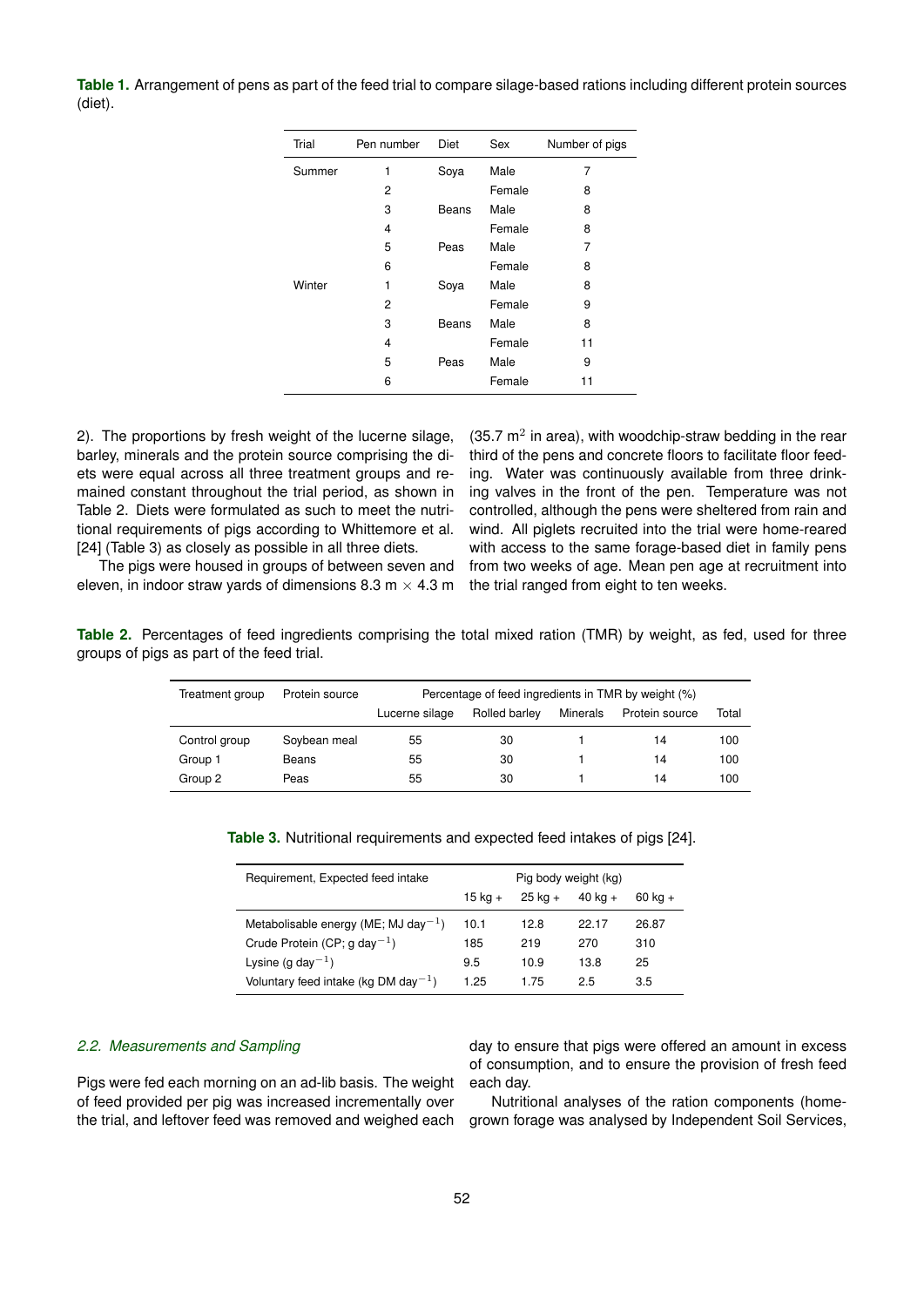Norfolk, UK) were used to calculate the nutritional values of the three mixed rations per kilogram fresh weight (Table [4\)](#page-3-0), allowing any feed deficiencies to be identified based on the nutrient requirements of pigs defined by Whittemore et al. [\[24\]](#page-6-17). All three diets were balanced in their supply of crude protein and energy, fulfilling the requirement of the pigs at each stage, but lysine deficiencies were noted in all rations, which is a common constraint in organic production. All pigs were weighed individually using calibrated weighing scales (Pharmweigh, Bury St. Edmunds, UK) on a weekly basis, and the pen mean daily live weight gain was calculated. Daily live weight gains 'd' of individual pigs were derived on a weekly basis using the following formula, and a pen mean was calculated.

$$
d = \frac{w_x - w_{x-1}}{7} \tag{1}
$$

where  $d =$  daily live weight gain, and  $w =$  live weight of pig in week x.

The trial was terminated when a pig in the study approached the farm's criteria for slaughter, yielding thirteen weeks of data in both the summer and winter trials.

To explore the effect of a forage-based diet on gastric health in pigs, the stomachs of two pigs from each pen in the winter trial ( $n = 12$ ) were assessed at the abattoir for gastric ulceration, rating them on the 0–3 scale described by Mackin et al. [\[25\]](#page-6-18). For comparison, six organic pigs reared on a different farm and fed an organic pelleted ration were also assessed for gastric ulceration, using the same scale.

<span id="page-3-0"></span>

|  |  |  |  | Table 4. Nutritional value of foraged-based total mixed rations for pigs, with different protein sources. |
|--|--|--|--|-----------------------------------------------------------------------------------------------------------|
|--|--|--|--|-----------------------------------------------------------------------------------------------------------|

| Feed value (on fresh weight basis)       | Composition of forage-based rations, per kilogram of feed (fresh weight) |                                                      |        |  |
|------------------------------------------|--------------------------------------------------------------------------|------------------------------------------------------|--------|--|
|                                          | Control group ration with soya                                           | Group 1: ration with beans Group 2: ration with peas |        |  |
| Metabolisable energy (ME; MJ $kg^{-1}$ ) | 7.30                                                                     | 7.11                                                 | 7.12   |  |
| Crude protein (CP; g kg <sup>-1</sup> )  | 116.23                                                                   | 93.35                                                | 89.74  |  |
| Lysine (g $kg^{-1}$ )                    | 4.15                                                                     | 3.76                                                 | 3.74   |  |
| Dry matter (g kg <sup>-1</sup> )         | 580.00                                                                   | 580.00                                               | 580.00 |  |

#### *2.3. Statistical Analysis*

Pen was considered the experimental unit. The trial was conducted over two thirteen week periods, from recruitment into the trial at a pen mean of eight to ten weeks of age. Using the mean age of the pigs in each pen rounded to the nearest week, mean daily gain for 'growers' was calculated between 11 and 14 weeks of age, and mean daily gain for 'finishers' was calculated from 15 weeks of age to the end of the experimental periods (day 91, 22 weeks of age).

Pen mean daily live weight gains for each growth phase, grower and finisher, for each diet were compared by use of General Linear Modelling, assessing trial and sex as factors, and pen mean starting weight, number of piglets per pen and pen mean age as covariates. Planned contrasts were performed to compare differences between diets. All data analyses were performed using the statistical package SPSS version 19 (SPSS, Chicago).

# **3. Results**

For the grower period (between 11 and 14 weeks of age): sex, number of piglets in the pen, pen mean starting weight

and pen mean age of the piglets did not explain a significant proportion of the variation within mean daily live weight gain and thus were not included in the model. An insignificant effect of diet on mean daily gain was observed  $(ANOVA: F(2,8) = 2.377, MSE = 0.004, p = 0.155; Figure$ [1,](#page-4-0) Table [5\)](#page-4-1), however there was a significant effect of trial  $(ANOVA: F(1,8) = 9.704, MSE = 0.004, p = 0.014).$ 

For the finisher period (15 weeks of age to the end of the experimental periods (day 91)): trial, sex, pen mean starting weight and number of piglets in the pen explained an insignificant proportion of the variation within mean daily live weight gain. The pen mean age of the piglets, when included as a covariate, was significantly related to mean daily live weight gain (ANCOVA:  $F(1,8) = 23.52$ ,  $p = 0.001$ , partial  $\eta^2$  = 0.31). There was a significant effect of diet, after controlling for the effect mean age of piglets (ANCOVA: F(2,8) = 18.943, p = 0.001, partial  $\eta^2$  = 0.73). Planned contrasts revealed that there was a significant reduction in mean daily gain for the beans diet compared to the soya diet (t(8) =  $-5.67$ , p < 0.001), but there was no significant difference in mean daily live weight gain between the peas and soya diets  $(t(8) = -1.229, p = 0.254$ ; Refer to Figure [1](#page-4-0) and Table [5\)](#page-4-1).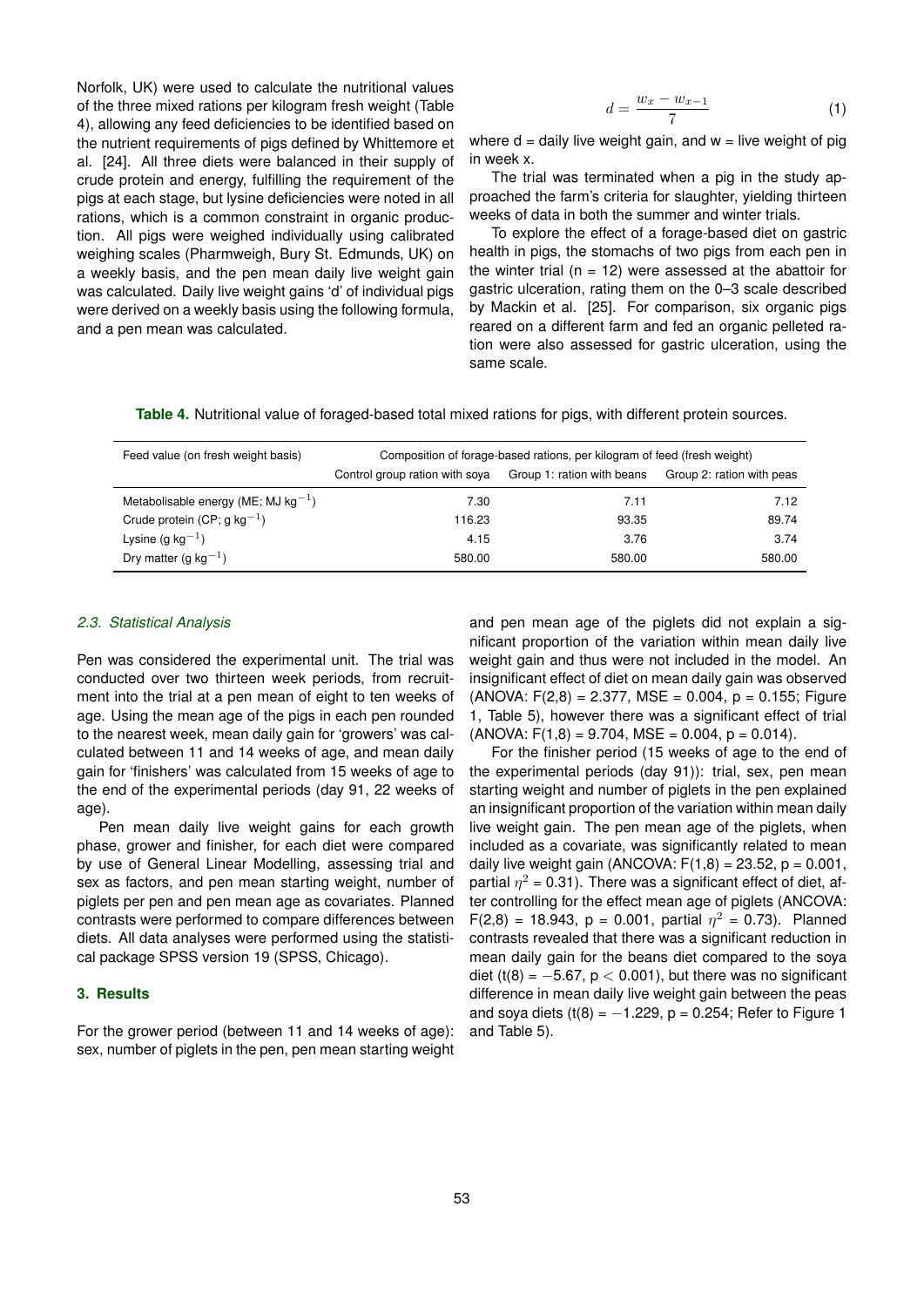<span id="page-4-1"></span>**Table 5.** Pen mean (± standard error) daily live weight gains (DLWGs) of pigs during grower and finisher phases when fed silage-based diets supplemented with either soya (control), beans or peas.

| <b>Diet</b>     | Trial               | Average age at<br>start of trial (days) | Grower phase<br>Average daily gain (kg) | Finisher phase<br>Average daily gain (kg) |
|-----------------|---------------------|-----------------------------------------|-----------------------------------------|-------------------------------------------|
| Beans (Group 1) | Summer (1)          | 66.38                                   | $0.30 + 0.02$                           | $0.59 \pm 0.02$                           |
|                 | Winter (2)          | 65.41                                   | $0.34 \pm 0.03$                         | $0.58 \pm 0.01$                           |
|                 | Combined trials 1&2 | 65.89                                   | $0.32 + 0.02$                           | $0.59 + 0.01$                             |
| Peas (Group 2)  | Summer (1)          | 65.37                                   | $0.28 + 0.01$                           | $0.66 + 0.00$                             |
|                 | Winter (2)          | 70.22                                   | $0.41 + 0.03$                           | $0.60 + 0.02$                             |
|                 | Combined trials 1&2 | 67.80                                   | $0.35 + 0.04$                           | $0.63 \pm 0.02$                           |
| Soya (Group 3)  | Summer (1)          | 63.07                                   | $0.33 + 0.08$                           | $0.69 + 0.05$                             |
|                 | Winter (2)          | 64.65                                   | $0.50 + 0.05$                           | $0.69 \pm 0.02$                           |
|                 | Combined trials 1&2 | 63.86                                   | $0.42 \pm 0.06$                         | $0.69 \pm 0.02$                           |
|                 |                     |                                         |                                         |                                           |



<span id="page-4-0"></span>**Figure 1.** Growth curves depicting the mean pen weights of pigs, consisting of the pen means of both the summer and winter trials, on the control and treatment diets during the 13 week trial periods.

The results of the gastric health assessment in the abattoir showed that seven of the twelve pigs from the current study had no visible lesions, two pigs had evidence of parakeratosis indicative of early inflammation and three pigs had focal, shallow erosions. Six pig carcasses in the abattoir that were not included in the feeding trial and that had received a commercial organic pelleted feed were also examined for gastric lesions. Three of these carcasses had focal shallow erosions and three had diffuse or deep ulcerations. It should be noted that these cannot be treated as a direct control for the trial pigs as they had not been reared under the same management conditions, but they do provide a preliminary comparison for pigs on a commercial diet.

## **4. Discussion**

During the pigs' grower phase (11–14 weeks of age). there were no significant differences between the daily live weight gains of pigs on rations containing soya, beans and peas. However, during the finisher phase (15–22 weeks of age), the pen mean daily live weight gain of the pigs on beans was significantly lower than that of the pigs on soya. During the finisher phase, no significant difference was observed between the growth performance of the pigs on the pea ration and those on the soya ration. However, in a practical context it is speculated that the slight shortfall in growth rate observed in the pigs fed the bean ration may be offset by the lower cost of production of beans in the UK. Overall, these results suggest that providing 100 per cent organic feed for pigs combining locally grown protein sources, particularly peas, as part of a lucerne silagebased ration is feasible, although further research to explore the use of these feeds with commercial pig breeds is required. Beans and peas may represent economically viable alternatives to soya, as they can be cheaper to grow than soya is to buy in the UK. However, a comprehensive assessment of the economic implications of replacing soya with peas and beans as part of a forage based ration for pigs is required.

The gastric health assessments in the abattoir suggest that TMR forage-based diets for pigs may be beneficial for gastric health. These preliminary findings are consistent with those of Kortelainen et al. [\[15\]](#page-6-19) who conducted digestibility trials and suggested that grass silage could provide some available protein and other nutrients for growing pigs, and could prevent the development of gastric ulcerations. A trial is warranted to investigate these effects further by comparing forage-fed pigs to pigs fed a commercial grain-based ration under the same management conditions, in terms of gastric health.

Comparisons between the amounts of energy and nutrients provided by the TMRs per pig each day during this trial, and the daily nutritional requirements of the grower-finisher pigs, revealed a dietary deficiency in lysine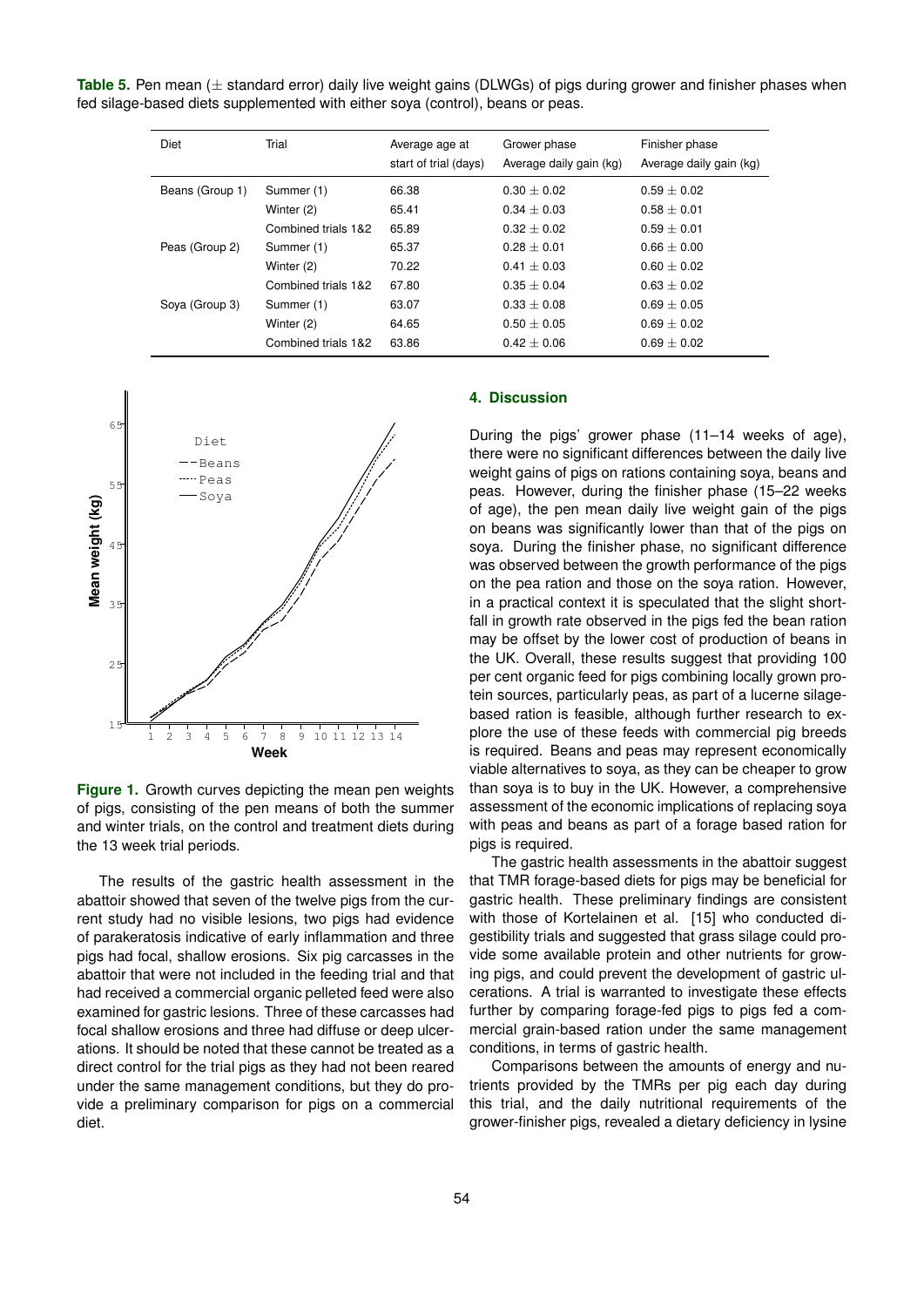throughout the trial in all diets. This is one of the main challenges in organic ration formulation, which may restrict the growth rate and feed conversion efficiency of pigs [\[26\]](#page-6-20). It is proposed that if this feeding system was utilised for conventional pigs, synthetic amino acids could be added to the TMR formulation to mitigate deficiencies.

During this trial, it was noted that as the pigs were occupied with foraging for the majority of their time, very low levels of aggressive and adverse behaviours were observed (Anna Wharton, University of Oxford, Oxford, UK. Conversation with Laura Higham, 27 January 2015.). These observations were made for the purposes of a separate study in three ten-minute blocks weekly, for the duration of the trial, using behavioural indices adapted from Andersen et al. [\[27\]](#page-6-21) (Anna Wharton, University of Oxford, Oxford, UK. Conversation with Laura Higham, 27 January 2015.). Aggression in established groups can be caused by competition for food [\[28\]](#page-6-22) and misdirected foraging behaviour towards pen mates [\[19\]](#page-6-12). These aggressive motives may be abated in this system by providing forage-based feed over a large floor area allowing synchronous feeding behaviour for most of the day, as well as manipulable bedding materials. In conjunction with the outcomes of the gastric health assessments, the behaviours observed in this study suggest that there may be positive welfare effects of providing forage-based rations for pigs.

The use of home- grown silage-based rations incorporating locally grown protein sources may be economically more efficient than purchasing commercial organic feeds for growing and finishing pigs. Work is required to evaluate the total cost of production of pigs on forage-based rations, taking in to account the necessary labour and equipment for preparing the rations. The observations in this study have been made despite differences in the crude protein intakes of pigs in the different groups. Future work including the effects of protein source and intake on carcass grades, back fat measurements and other carcass traits would be valuable.

In this paper, we discuss a number of potential welfare. environmental and economic ('3Es') benefits of a novel forage-based feeding system for organic pigs [\[9\]](#page-6-3). The use of Gloucester Old Spot pigs in a straw yard system demonstrates the feasibility of this feeding system for a traditional

**References**

- <span id="page-5-0"></span>[1] Zollitsch W. Challenges in the nutrition of organic pigs. Journal of the Science of Food and Agriculture. 2007;87(15):2747–2750.
- <span id="page-5-1"></span>[2] Nahashon SN, Kilonzo-Nthenge AK. Advances in Soybean and Soybean by-products in monogastric nutrition and health. In: El-Shemy H, editor. Soybean and Nutrition. INTECH Open Access Publisher; 2011. p. 125–130.
- <span id="page-5-2"></span>[3] West C, Dawkins E, Croft S, Brugere C, Sheate W,

breed, which may be applicable to diversifying mixed or arable farms with a mixer wagon and suitable housing facilities. However, it is acknowledged that further work is required to explore the feasibility of this feeding system in commercial pig production facilities. This study could inform future research in the growth performance of pigs of commercial breeds fed forage-based rations, and to compare '3Es' outcomes of forage-based feeds and commercial, conventional rations. Future research may seek to compare the effect of the protein sources on weight gain by balancing the crude protein intakes, thereby providing isonitrogenous diets to the pigs in each group. In addition, work is required to further investigate the effects of forage-based rations on gastric health in pigs as part of a controlled trial.

### **5. Conclusions**

In light of the environmental impacts of soybean production, increasing price and concerns for the future availability of soya, UK-grown grain legumes including peas and beans were hypothesized to offer sustainable alternatives as part of a TMR for pigs. A two-part trial in 2012 and 2014 was implemented in Oxford, UK, to test this hypothesis. Notwithstanding the limitations of the current feasibility study that utilises a traditional pig breed in a straw-based unit, results suggest that the inclusion of locally grown sources of protein, particularly peas, may be used to replace soya as part of a forage-based diet feeding strategy for organic pig production from 1 January 2018. This novel feeding strategy may be particularly of interest to farmers seeking options for diversification within mixed or arable farms with suitable facilities.

#### **Acknowledgements**

This research was conducted as part of the CORE Organic II funded project 'Improved contribution of local feed to support 100% organic feed supply to pigs and poultry' (ICOPP [\[21\]](#page-6-14)), led by Aarhus University in Denmark with 15 partners across 10 EU countries. The authors are grateful for the funding provided by Defra as part of the European CORE2 Eranet programme to support organic research.

Raffaelli D. Measuring the impacts on global biodiversity goods and services imported into the UK. York, UK: Stockholm Environment Institute; 2013.

- <span id="page-5-3"></span>[4] Fearnside PM. Soybean cultivation as a threat to the environment in Brazil. Environmental Conservation. 2001;28(1):23–38.
- <span id="page-5-4"></span>[5] Steward C. From colonization to "environmental soy": a case study of environmental and socio-economic valuation in the Amazon soy frontier. Agriculture and Human Values. 2007;24(1):107–122.
- <span id="page-5-5"></span>[6] Nørgaard JV, Fernández JA. The effect of reduced